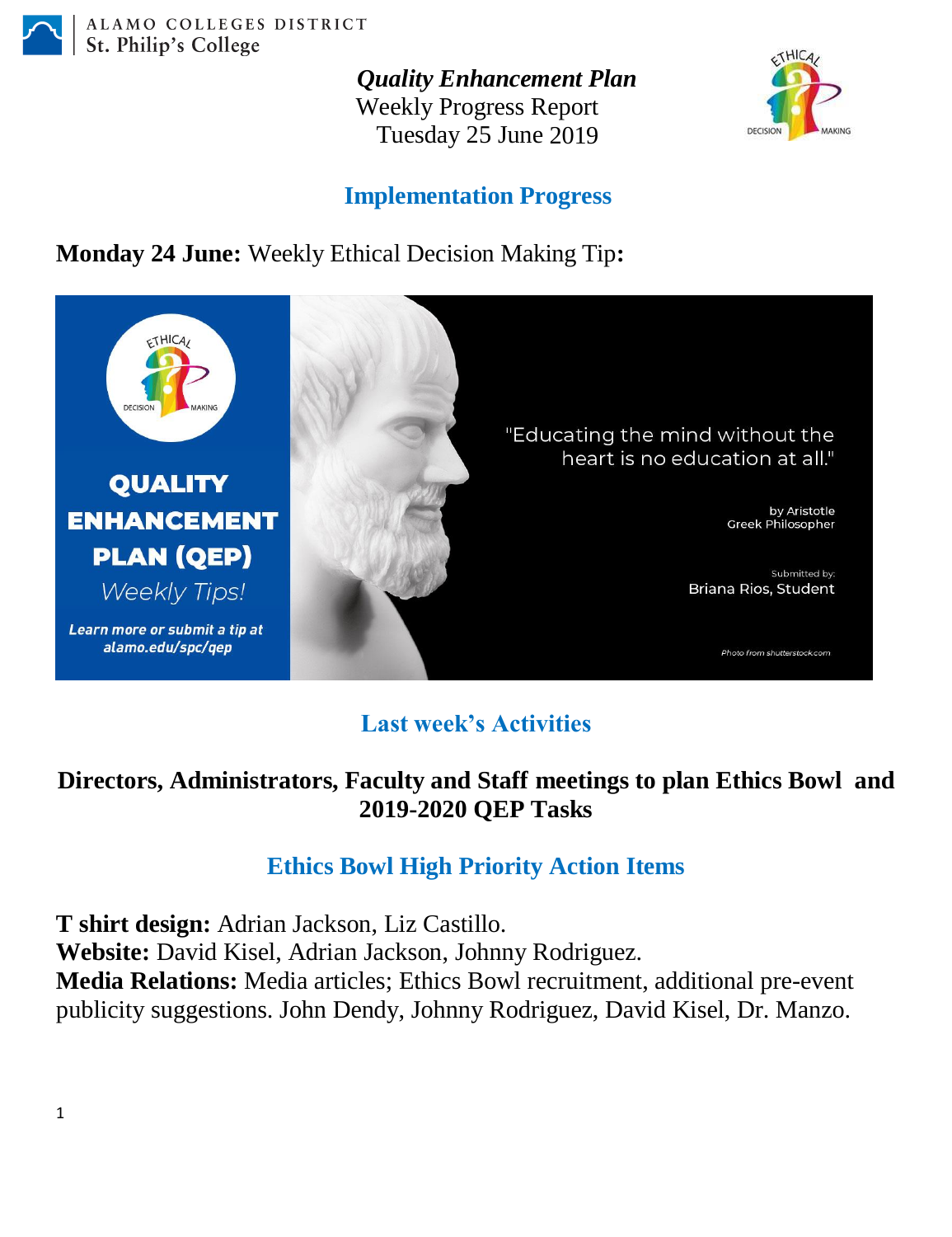#### **Additional Ethics Bowl Action Items**

### **SPC Polo Shirts to Ethics Bowl team:** Dr. Mac.

# **2019 Summer Upcoming and Recently Confirmed QEP Events**

**Faculty-Student Best Practices sharing:** Early College / Dual Credit High School (DC/ECHS) Faculty**.** Dr. Fenton, DC/ECHS Coordinator; Renita Mitchell, Mathematics Department Chair. Friday 2 August.

**Faculty-Student Best Practices sharing:** SPC Early College High School (ECHS) New Faculty Orientation. TBA.

**Professional Development Week Faculty Workshop:** Tuesday 20 August. 11:30- 1 SLC 126.

# **2019-2020New Initiatives**

**Fall 2019 Faculty-Student Best Practices sharing:** Social and Behavioral Sciences Faculty; Professional Development Week (to include DC/ECHS mentors and adjuncts), Saturday 17 August.

**Fall 2019 Faculty-Student Best Practices sharing:** Communications and Learning Department Faculty; 1. Professional Development Week (to include DC/ECHS mentors and adjuncts), Saturday 17 August; 2. Follow-up during the 2019 Fall semester.

**Engage students in Ethical Decision-making learning opportunities** / **Faculty-Student Best Practices Sharing:** Early Childhood and Family Studies; new and returning student Orientation, Wednesday 28 August, 6 pm, CHP 137.

**SPC Community-wide Ethical Decision-making awareness:** Early Childhood and Family Studies, Information session, Wednesday 16 October, 6 pm, CHP 137.

**Spring 2020 Faculty-Student Best Practices sharing:** Communications and Learning Department; Professional Development Week (to include DC/ECHS

2